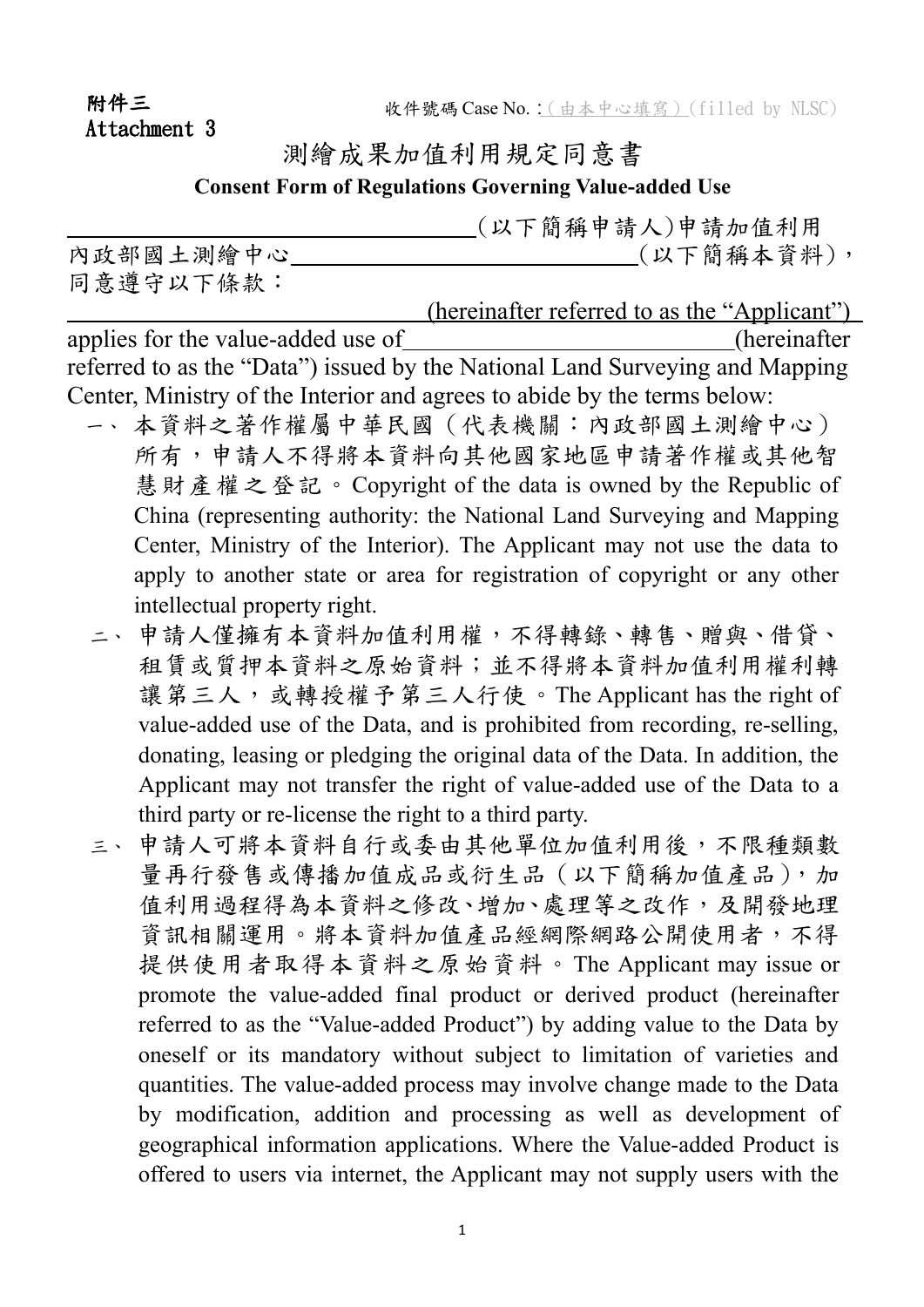original data of the Data.

- 四、 如係委託其他單位(以下簡稱受託單位)進行加值利用者,申請 人應負責管制資料之使用,並於完成後將本資料之原始資料收回 不得外流,受託人應確實刪除及銷毀相關資料,並製作紀錄送申 請人備查。 Where the Applicant mandates another unit (hereinafter referred to as the "Mandated Unit") to add value to the Data, the Applicant shall be responsible for controlling the use of the Data and, after the completion of the value-added process, collecting the original data of the Data which shall not be disclosed to any other person. The Mandated Unit shall delete and destruct the Data and related data, and submit the destruction record to the Applicant for future reference.
- 五、限制公開圖資無繼續使用必要時,應自行辦理銷毀作業,並製作 測 繪 圖 資 銷 毀 紀 錄 。 The Applicant shall destruct the restricted availability data while the data is not required, and make the destruction record for future reference.
- 六、申請人及受託單位需指派專人保管本資料,列入移交,並應遵守 著作權法、測繪成果申請使用辦法、國家機密保護法等相關法令規 定妥善使用及管制本資料。The Applicant and the Mandated Unit shall designate specific staff to safekeep the Data and subject the Data to handover, and shall properly use and control the Data pursuant to the Copyright Act, the regulations governing the use of surveying and mapping results and the Classified National Security Information Protection Act.
- 七、申請人進行本資料加值利用時,不得從事任何違法行為,亦不得 損害內政部國土測繪中心之相關權利,違者應負相關法律完全責 任及賠償所有損失。Where the Applicant undertakes the value-added use of the Data, the Applicant is prohibited from engaging in any illegal conduct or violating the relevant right of the National Land Surveying and Mapping Center, Ministry of the Interior. In the case of a breach, the Applicant shall be fully responsible for all legal liabilities and compensations.
- 八、申請人進行本資料加值利用時,其加值利用範圍以申請書所填加 值利用目的為限,如有新增加值利用目的時,應另填具申請書通 知內政部國土測繪中心備查。The Applicant undertakes the valueadded use of the Data, the scope of value-added use shall be limited to the purpose of value-added use specified in the application form. Where there is any additional purpose of value-added use, the Applicant shall fill out another application form and notify the National Land Surveying and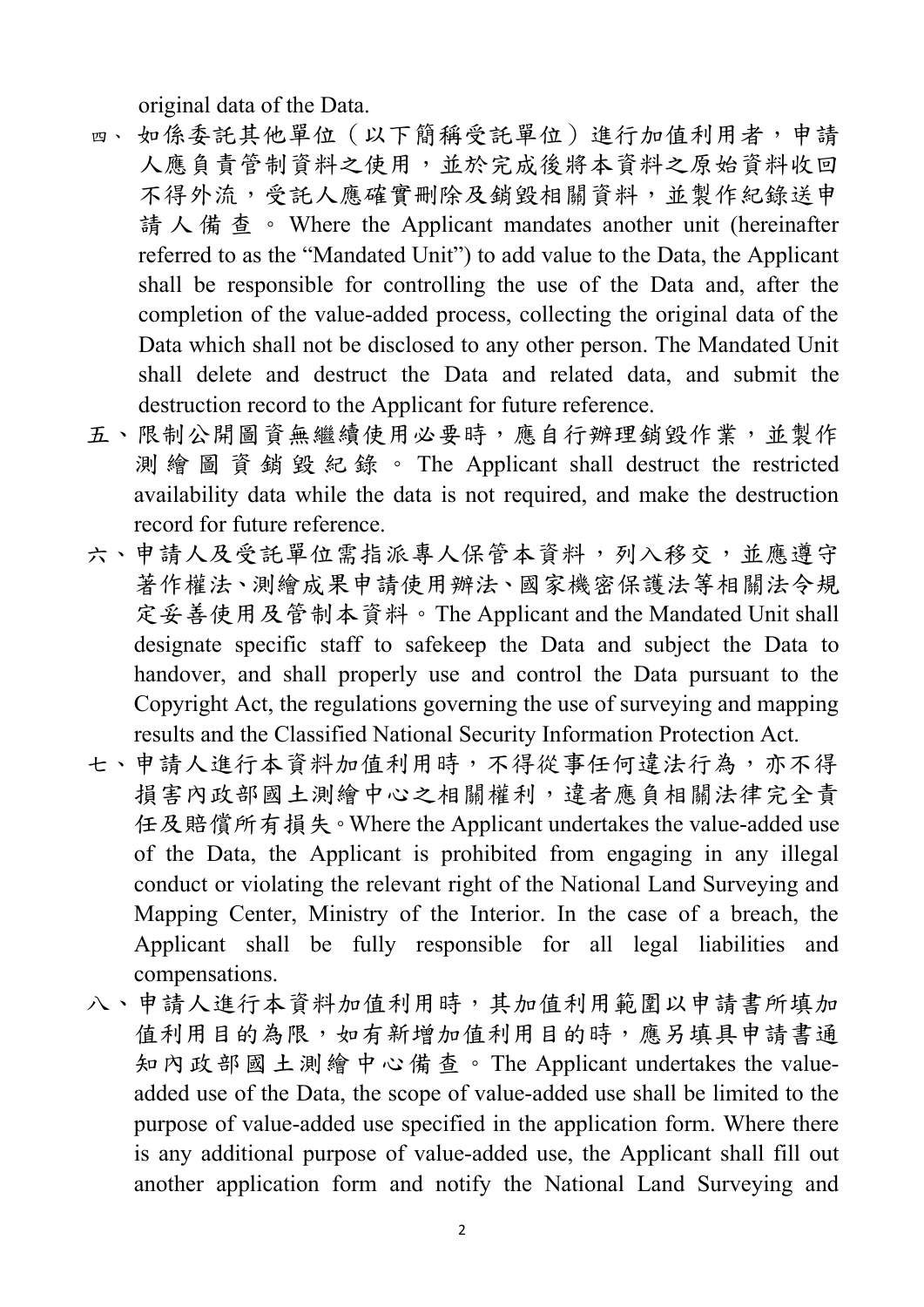Mapping Center, Ministry of the Interior for future reference.

- 九、申請人應於所有加值產品適當處標示原始資料來源為:內政部國 土測繪中心,並應於加值產品完成後無償提供予內政部國土測繪 中心(屬無法以媒體承載提供者,得以可完整說明該加值產品之 文件代之),且應負提供加值產品名稱、內政部國土測繪中心供 應之原始資料名稱、原始資料運用範圍、發售數量及產值等相關銷 售資料予內政部國土測繪中心之義務。The Applicant shall label the source of the original data as the National Land Surveying and Mapping Center, Ministry of the Interior in an appropriate place of the Value-added Product, and provide the Value-added Product free of charge to the National Land Surveying and Mapping Center, Ministry of the Interior after such Product is completed (where the Product cannot be carried by any media, a document which fully explains the Product shall be submitted). In addition, the Applicant has an obligation to provide the sales information, such as name of the Value-added Product, name of the original data supplied by the National Land Surveying and Mapping Center, Ministry of the Interior, the scope of application of the original data, sales volume and production value for the National Land Surveying and Mapping Center, Ministry of the Interior.
- 十、申請人如有違反上述條款者,內政部國土測繪中心得終止申請人 之加值利用權利,並得不再受理申請人申請測繪成果加值利用, 已支付之規費不得請求返還。Where the Applicant violates any of the above terms, the National Land Surveying and Mapping Center, Ministry of the Interior may terminate the Applicant's right of value-added use, and decline to accept any future application for value-added use of surveying and mapping results filed by the Applicant. The Applicant may not request for the return of paid fees.
- 十一、申請人如對本資料有疑義,應於本資料交付起七日內以書面提 出疑義,由內政部國土測繪中心查明處理。Where the Applicant has any doubt regarding the Data, the Applicant shall raise the doubt in writing to the National Land Surveying and Mapping Center, Ministry of the Interior for examination and handling.
- 十二、本資料僅供了解空間相對位置之參考,內政部國土測繪中心不 提供精度及正確性之證明,亦不負損害賠償等法律責任。涉及土 地實際權利界址者,應以地政事務所鑑界成果為準。The Data supplied are only for reference of relative spatial positions. The National Land Surveying and Mapping Center, Ministry of the Interior does not